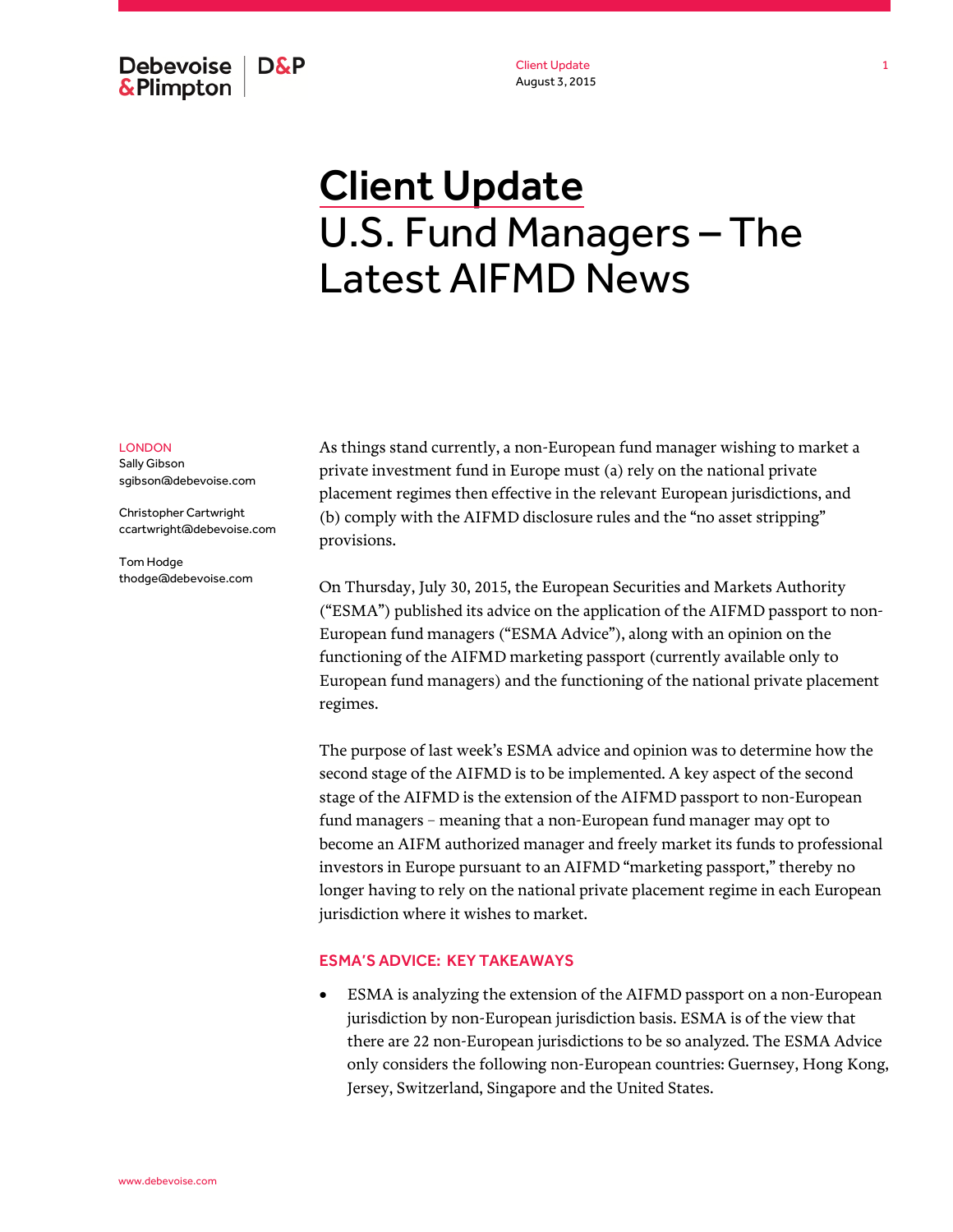- In order to determine whether a non-European jurisdiction is "up to scratch" from an AIFMD perspective, ESMA assesses that jurisdiction based on the following criteria: investor protection; market disruption; obstacles to competition; and monitoring of systemic risk.
- According to the ESMA Advice, the AIFMD passport should be extended to fund managers established in Guernsey, Jersey and Switzerland (subject to certain legislative amendments).
- According to the ESMA Advice, currently the AIFMD passport *should not be extended* to fund managers established in the *United States*, Hong Kong or Singapore.
- In respect of the United States, ESMA considers that the regulatory regime does not provide for a level playing field for European fund managers seeking to market their funds in the United States and therefore the "obstacles to competition" criterion cannot be positively reviewed. ESMA seems to focus its attention on mutual funds and the difficulties associated with a European fund manager seeking to market its funds to U.S. retail investors. It is not clear why the assessment focused so extensively on the marketing of funds to retail investors, given that the AIFMD is concerned with marketing to professional investors. Despite formal submissions by various trade associates explaining the U.S. regulatory regime for private funds, it appears that ESMA may not have fully considered that the U.S. private placement regime permits European fund managers to market private funds to institutional investors on a level playing field with U.S. fund managers.

ESMA has recommended that the decision in respect of the extension of the AIFMD passport to the United States be delayed until such time as conditions which might lead to a distortion of competition are addressed.

 The ESMA Advice does not assess the Cayman Islands. Given the importance of the Cayman Islands as a center for offshore funds, it is puzzling that ESMA did not include the Cayman Islands in the first batch of non-European jurisdictions it assessed. ESMA indicated that it did not assess the Cayman Islands on the basis that it lacks sufficient information to issue advice.

## WHAT HAPPENS NEXT?

ESMA has not given any indication of the order or timing for assessment of the remaining 16 non-European jurisdictions, or the process to be followed to re-

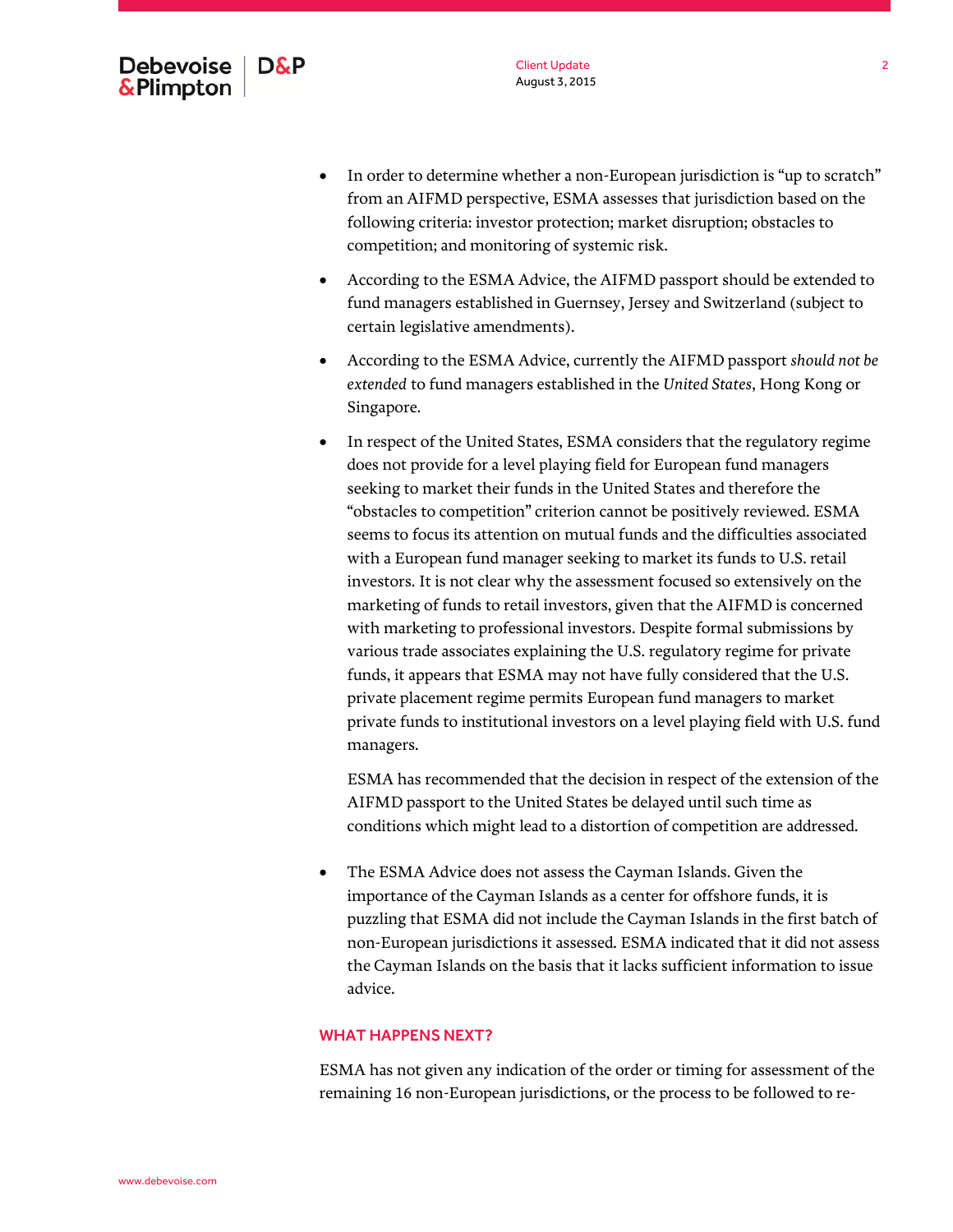Client Update August 3, 2015

consider the position for those non-European jurisdictions – including the United States – that "failed" the first round of assessment.

Under the terms of the AIFMD, the European Commission has three months following the receipt of positive advice from ESMA to adopt a delegated act to implement ESMA's positive advice. As such, in the last quarter of 2015, it may be possible for a fund manager established in Guernsey, Jersey or Switzerland to apply for an AIFMD passport and to market its funds to professional investors throughout Europe utilizing the AIFMD marketing passport rather than relying on the different national private placement regimes in the relevant European jurisdictions. However, the ESMA Advice indicates that the European Commission may wish to consider whether to delay this process until ESMA has delivered its advice on more non-European jurisdictions.

#### NEAR AND LONG-TERM IMPACT

The *third stage* of AIFMD implementation will occur, at the earliest, in the fourth quarter of 2018. The national private placement regimes will be withdrawn and a non-European fund manager will only be able to market its funds in Europe with the benefit of an AIFMD marketing passport. To the extent that ESMA has not issued positive advice regarding the extension of the AIFMD passport to particular non-European jurisdictions, presumably it will be impossible for fund managers established in those jurisdictions to market their funds to European investors.

In the meantime, for U.S. fund managers, hopefully the status quo remains – that is, marketing in Europe based on the now-established national private placement regimes and subject to compliance with the AIFMD disclosure rules and the "no asset stripping" provisions. However, it is not mandatory for a European jurisdiction to maintain a national private placement regime. In particular:

- We understand that, on and from the date on which the AIFMD passport is extended to non-European fund managers, Germany will no longer allow a non-European fund manager actively to market its funds to German professional investors unless such non-European fund manager holds an AIFMD marketing passport. What this means for a U.S. fund manager – where ESMA has not yet issued positive advice in respect of the extension of the AIFMD passport – is unclear.
- A number of existing national private placement regimes include a review by the national regulator of the regulatory status of the non-European fund manager that is seeking to market in the relevant jurisdiction. How a